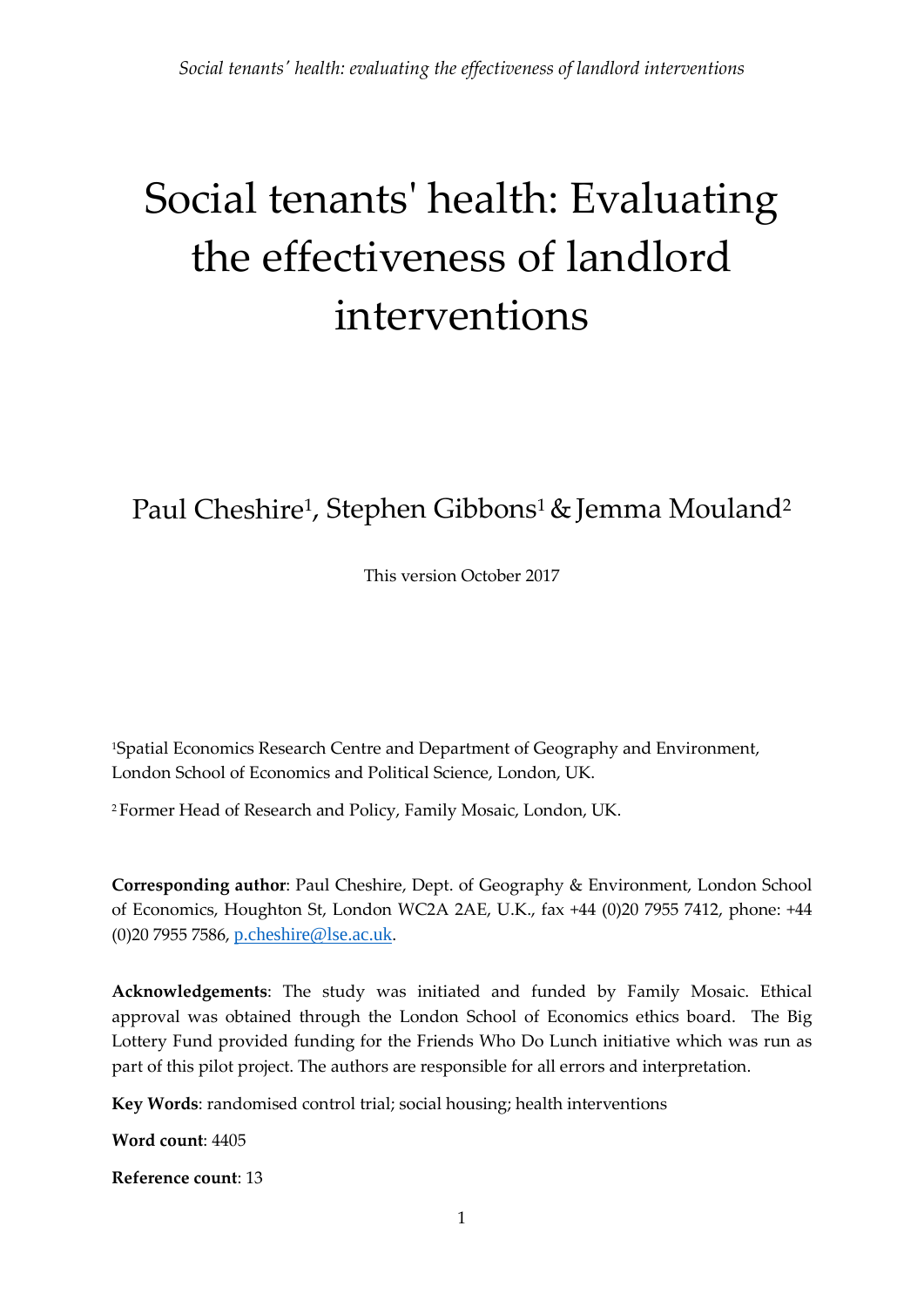# **Abstract**

**Background** The NHS scores well internationally on access to health care. But access has been measured on methods likely to undersample the more disadvantaged. Social landlords have access to more disadvantaged groups and may be able to improve health outcomes for their tenants and reduce their NHS usage by simple interventions.

**Method** A randomised controlled trial of 547 London social housing 'general needs' tenants over 50 years of age. Participants were given a health assessment then split into a control group or one of two treated groups. Following early assessment 25 participants had to be withdrawn to receive intensive treatment because of currently untreated major health problems. Participants were followed up over 18 months and changes in health outcomes and NHS usage measured.

**Results** Compared to the control the most intensively treated group showed non-significant improvements on health outcomes but a significant reduction in NHS resource use, on conventional costings worth some £760 per person. All 25 participants transferred to the most intensively treated group after their early health assessments showed improvement on all health outcomes at final assessment but these improvements were not statistically significant.

**Conclusions** Drawing a sample from disadvantaged but not the most seriously disadvantaged groups in London revealed 4.5 percent of the population to have very serious untreated health problems. The reason for lack of treatment was mainly non-registration with a GP or psychiatric issues. Simple interventions to a targeted group were found to produce significant reductions in NHS usage and other, albeit non-significant, health benefits.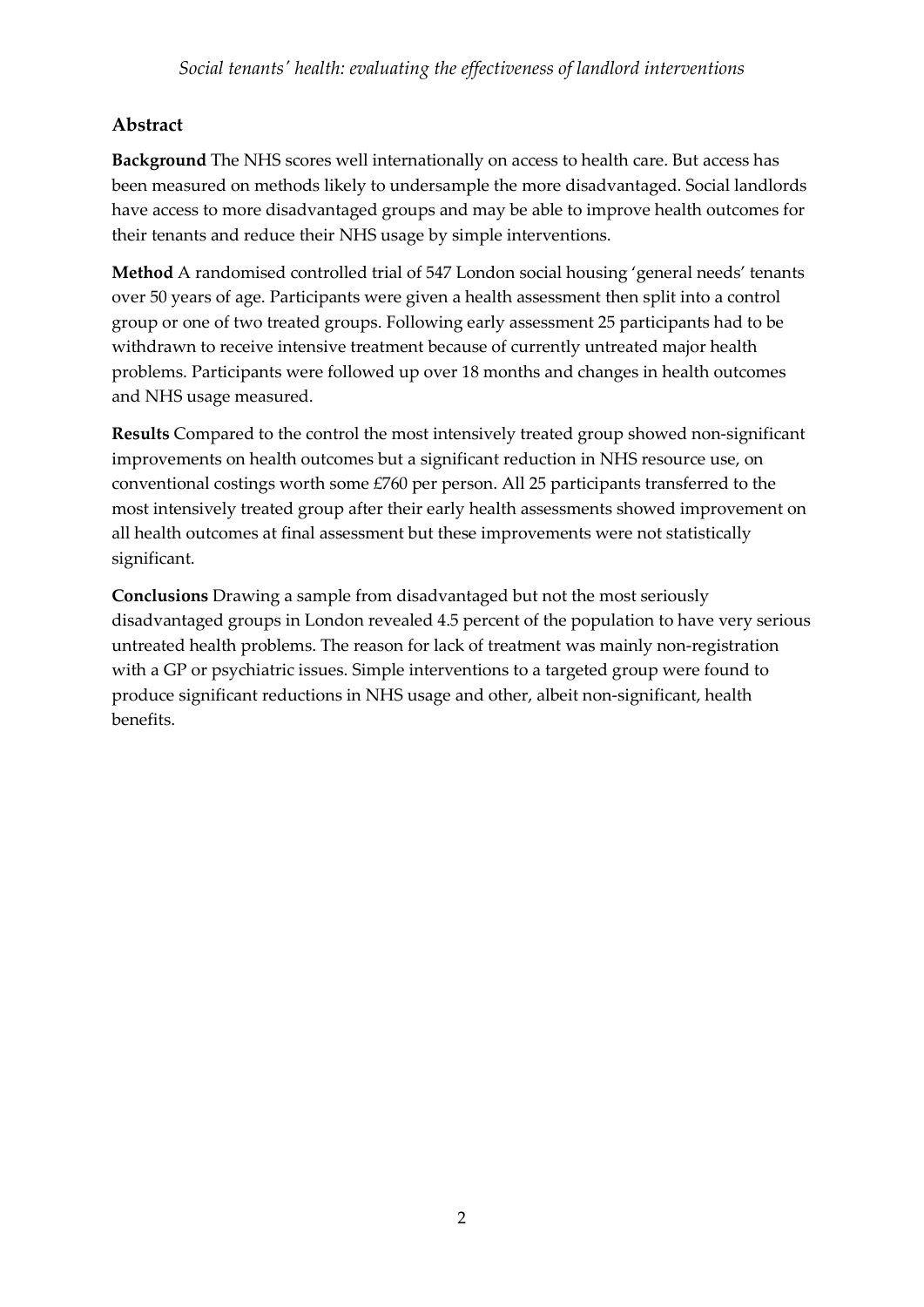# **1. Introduction**

The UK fares well in international surveys of access to health care [1] but still there is overwhelming evidence that poor health is associated with low income at an individual level.[2,3] Since basic economics implies that people with low incomes live in neighbourhoods with low-cost housing, these neighbourhoods inevitably have concentrations of people with a range of income-related disadvantages such as poor health, disabilities and lower educational attainment.[4] The Marmot Review [5] focused attention on such inequalities highlighting, for example, that people living in the poorest neighbourhoods in England will on average die seven years earlier than people living in the richest, and will on average spend 17 more years disabled.

This sorting of low income people into low cost housing is an international phenomenon [4] and suggests a role for providers of low cost housing to be involved in community health interventions. Historically, some philanthropic providers of social housing played this role: in the 19th Century, the Peabody Trust ensured its tenants were vaccinated against smallpox.[6] Although in some countries such as Sweden [7] there is recent experience of these types of health intervention, there are only the vestiges of such a tradition in Britain or in many other OECD countries. In Britain registered Social Landlords house some of the most vulnerable citizens, and have a unique level of access to people who may not be engaged with health and other public services through existing channels. There is to date no evidence of which we are aware that such landlords could play a part in interventions effectively to promote improved health and wellbeing for their tenants. This study therefore aimed to fill this gap and, using a randomised controlled trial, test the hypothesis that through the utilisation of their landlord status to gain access to tenants, higher rates of engagement could be obtained with vulnerable people to improve their health and wellbeing.

The study focused on providing interventions for a group of people aged over-50 who lived in socially provided 'general needs accommodation' in London. An older demographic was selected since this group has the highest usage of NHS services and greatest health needs.

The key objective of this study was therefore:

• To test whether a social landlord, Family Mosaic, could improve the health and wellbeing of their over-50s general-needs tenant population with simple interventions.

The two services that were tested were:

- 1. A signposting service from the Neighbourhood Manager (the local manager responsible for a group of properties).
- 2. An intensive handholding service from a specialised team of health and wellbeing support workers.

In the rest of this paper we first discuss the trial design and the interventions for each of the two treated groups. We then discuss the health outcomes measured, the sample and the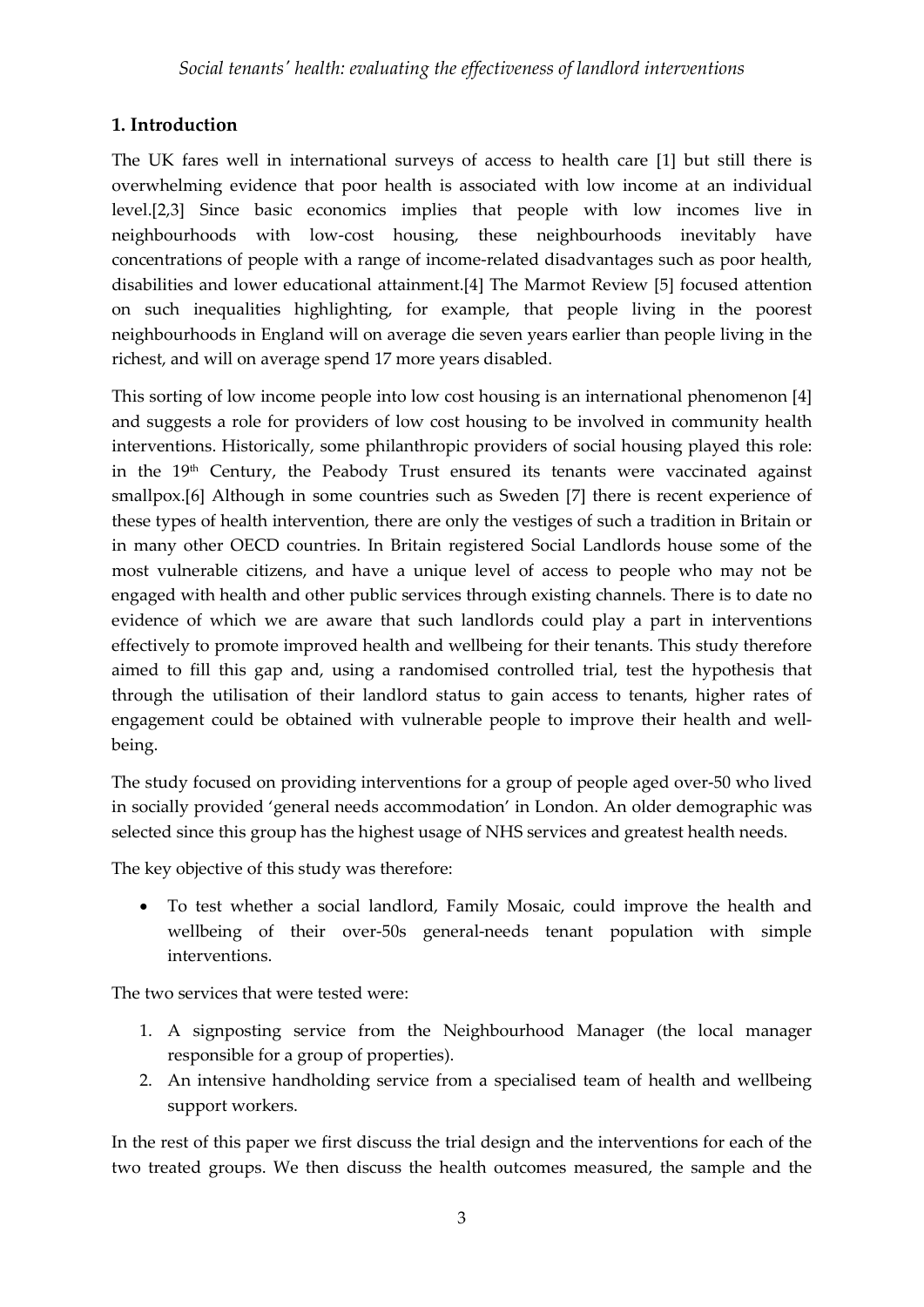process of randomisation. The setup of the study is presented in Section 3 and in Section 4 we analyse the differences in the outcomes between the control and the two treated groups. In the final section we discuss the implications of the study.

# **2. Methods**

# **2.1 Trial Design**

A parallel three-arm randomised control trial was used, with an even-split random allocation across three groups: a control group (Group 1), a lightly-treated, 'signposted' group (Group 2) and an intensively treated 'handholding' group (Group 3). Details of the interventions are described below.

The first stage for all participants before randomisation was a base-line health check and collection of basic personal information. This showed that while only a handful were not registered with any GP, 17.9 percent were receiving no health related support at all. Only three of these people reported their health as 'very good' and many had severe and chronic issues such as emphysema, diabetes or hypertension. At this initial stage some participants were identified as having conditions which posed an immediate threat to their health and wellbeing, even their life. This meant they could not risk being placed in either the control or signposted groups so they were removed from the main study and placed in a sub-group 3b. Fifteen individuals were identified at the first assessment prior to randomisation. A further 10 either were identified at, or before the subsequent 9 month assessment point. So in total 25 people – some 4.5 percent of the participants – were immediately identified on the basis of a simple health assessment as suffering serious, often life threatening conditions for which they were receiving no treatment. People in Group 3b were directed to their GP or hospital for treatment where necessary, but otherwise received the same services as those in Group 3. This non-randomly selected group is excluded from Group 3 in the main analysis, but their outcomes are discussed separately in Section 3.7.

## **2.2 Participants**

The eligibility criteria for participants were set as:

- Aged 50 or more
- Living in a General Needs Family Mosaic property: that is ordinary social housing not housing aimed at the elderly or physically disabled. Participants did not have to be the main tenant.
- Living in the borough of Hackney, Islington, Hammersmith and Fulham, Kensington and Chelsea or Haringey

Data on eligibility was gathered from Family Mosaic's central database. Data on secondary household members is less comprehensive and so on occasions other eligible household members were referred via the lead tenants that we approached. There was no restriction on multiple household members taking part in the study, although none did.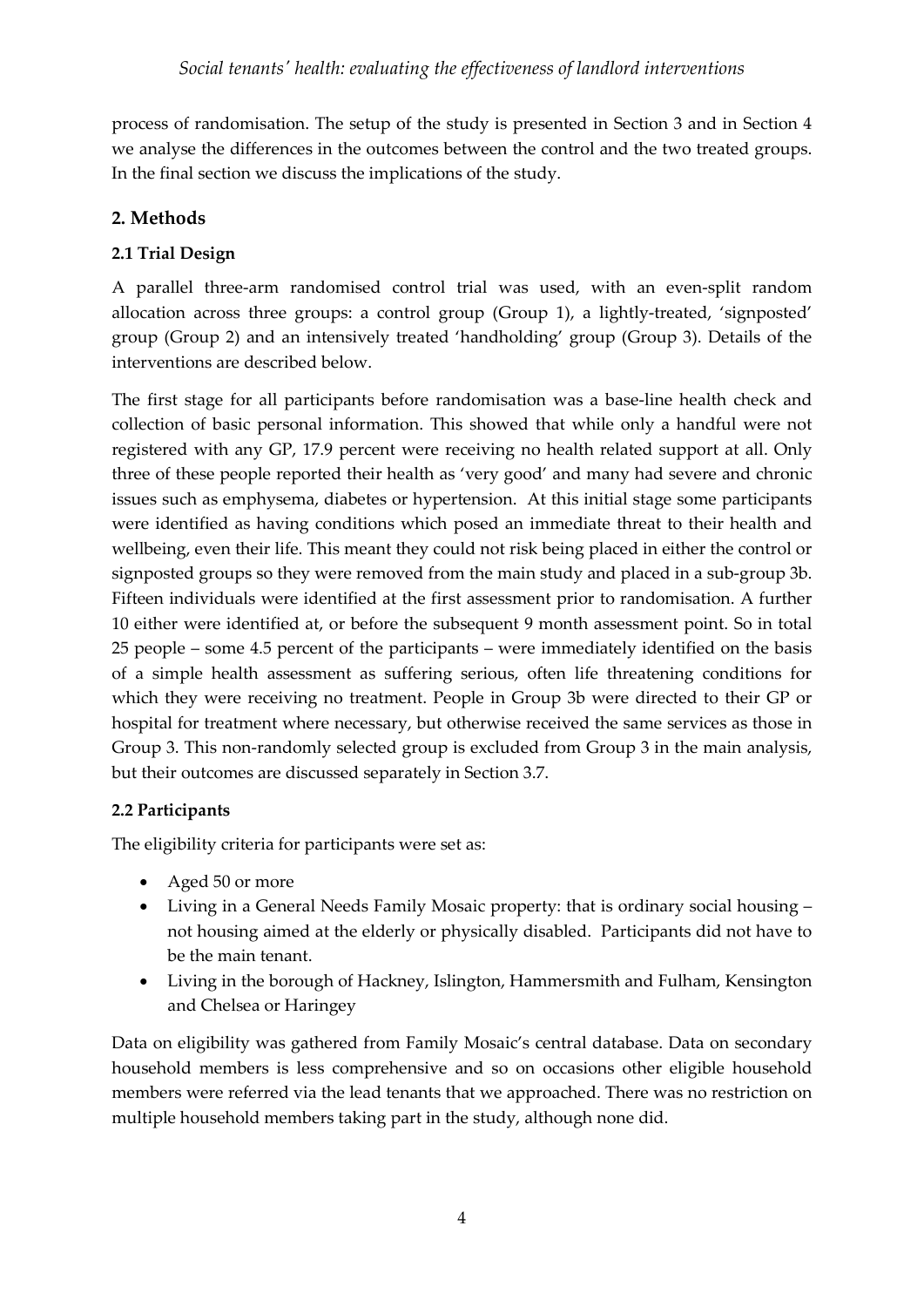# **2.3 Inte**r**ventions**

As noted above two types of interventions were tested in this study:

The 'signposting' intervention (Group 2) was provided by the Neighbourhood Manager, the social housing provider's frontline staff member responsible for managing the properties and tenancies within a given patch. The intervention entailed the Neighbourhood Manager reviewing the assessments carried out (see Section 2.4) and identifying any needs from these. They would then refer participants to a suite of interventions available (see Appendix 1). Subsequent contact would then be on a quarterly basis either through a phone call or visit.

The 'handholding' intervention (Group 3) was delivered by a newly formed in-house team of Health and Wellbeing Support Workers. Support workers reviewed the baseline assessment and identified any potential needs or areas for intervention (see Appendix 2). Whilst the focus of the interventions was similar to those received by Group 2 participants, the means of accessing the services differed. Participants were actively supported to engage with the relevant interventions, with support in doing so ranging from helping to make travel arrangements to actually accompanying participants to sessions to build their confidence in attending. Participants were visited and their needs assessed by their support worker on anything from a weekly to monthly basis depending on their level of need.

## **2.4 Outcomes**

<u>.</u>

For the purposes of the analysis there were two assessments: the baseline assessment and a follow up at the end after 18 months. For internal purposes there was an additional assessment after 9 months. It was at this stage that an additional 10 participants were identified who were withdrawn from the main study and placed into Group 3b<sup>[1](#page-4-0)</sup>.

The baseline assessments were carried out in participants' homes face-to-face interviews. Due to problems in arranging meetings or getting access and the need to maintain participant goodwill, some of the 9 and 18 month assessments were carried out by phone or post. On all occasions where there was an ambiguity in self-completed assessments a support worker followed this up with the participant. The majority of the assessments were carried out by in-house trained health assessors.

The primary outcomes assessed are shown in Table 1. Other, secondary outcomes, looked at the impact of services on enabling people to better manage their back conditions and arthritis and on the consequences of fuel poverty. Results for these outcomes are not reported here.

<span id="page-4-0"></span><sup>&</sup>lt;sup>1</sup> Two each from the Control Group and Group 3 and 6 from Group 2.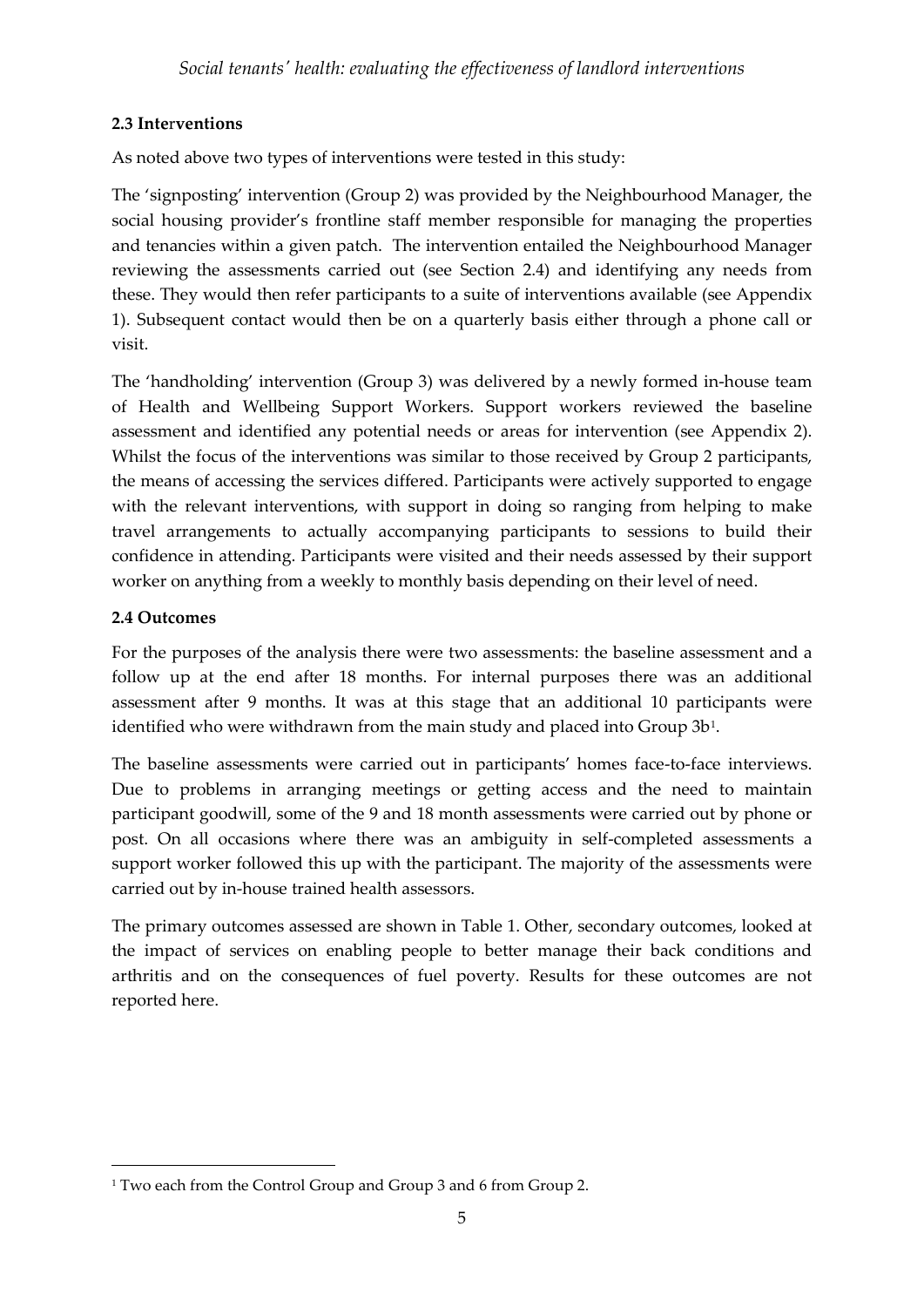| Outcome group                           | <b>Measures</b>                             | <b>Scale</b>         |  |
|-----------------------------------------|---------------------------------------------|----------------------|--|
| Self-reported<br>health                 | General health rating                       | 5 point Likert scale |  |
| outcomes                                | health<br>Average<br>rating<br>(asked<br>at | 0-10 numeric scale   |  |
|                                         | beginning and end of survey, average        |                      |  |
|                                         | of these taken)                             |                      |  |
| Mental wellbeing                        | ONS Wellbeing measuret                      | 0-10 numeric scale   |  |
|                                         | Short Warwick Edinburgh<br>Mental           | 0-10 numeric scale   |  |
|                                         | Wellbeing Scale(SWEMWBS) ++                 |                      |  |
|                                         | Loneliness                                  | 0-10 numeric scale   |  |
| NHS Usage                               | Planned GP appointments in last 6           | Frequency            |  |
|                                         | months                                      |                      |  |
|                                         | Emergency GP appointments in last 6         | Frequency            |  |
|                                         | months                                      |                      |  |
|                                         | Planned hospital appointments in last 6     | Frequency            |  |
|                                         | months                                      |                      |  |
|                                         | Accident and Emergency attendances          | Frequency            |  |
|                                         | in last 6 months                            |                      |  |
|                                         | Nights in Hospital in last 6 months         | Frequency            |  |
| Falls                                   | Number of falls in last 6 months            | Frequency            |  |
| Self-reported activity                  | Activity rating                             | 0-10 numeric scale   |  |
| and mobility ratings<br>Mobility rating |                                             | 0-10 numeric scale   |  |
| <b>Health Behaviours</b>                | Completion of breast cancer tests           | Binary (yes/no)      |  |
|                                         | Completion of cervical cancer tests         | Binary (yes/no)      |  |
|                                         | Completion of bowel cancer tests            | Binary (yes/no)      |  |
|                                         | Smoking levels                              | 5 point Likert scale |  |
|                                         | Alcohol consumption                         | 5 point Likert scale |  |
|                                         | Completion of blood pressure test           | Binary (yes/no)      |  |

#### **Table 1: Primary outcome measures**

† For further information see [8] page 2. †† For further information see [9].

#### **2.5 Sample size**

The target sample size of 200 per group was calculated to be large enough to allow for a small effect size (0.25) to be picked up (alpha = 0.05, power= 0.8) including an allowance for attrition. At an attrition rate of 20% the sample size would remain sufficiently large. In the event a final sample size of 547 was obtained of which 15 were immediately moved into Group 3b after the baseline health assessment. Of the remaining 532 participants, there were 186 in the control group (Group 1), 172 in the signposting group (Group 2) and 174 in the handholding group (Group 3). A further 10 were moved to Group3b at the interim assessment (see Section 2.1).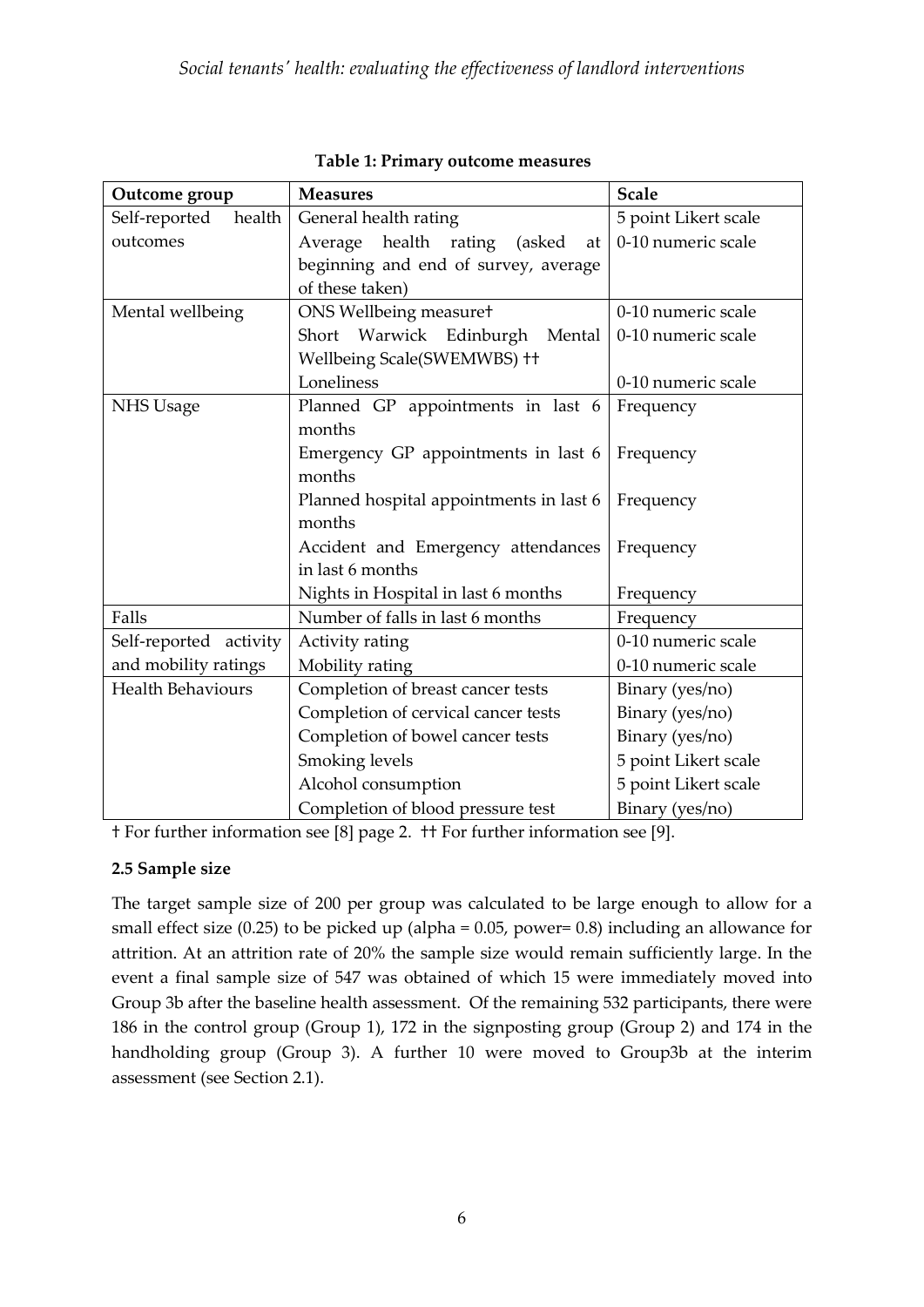## **2.6 Randomisation**

The process of random number generation and assignment was carried out through an automated function in the data entry system. A restricted randomisation was used, with stratification by age (over and under 70) and gender. No blocking was used.

# **2.7 Blinding**

Assessors were not told about the assignment group of participants, but those providing support (either the neighbourhood manager or support worker) necessarily were.

Towards the end of the study it was not always possible to maintain blind assessments since the assessors were in-house and so occasionally interacting with participants. Support workers occasionally carried out assessments, but never of their own clients.

Furthermore, during the process of assessment, discussion of the participant's health sometimes resulted in a disclosure of treatment (for example, if a participant referred to their support worker). This was primarily an issue for those in Group 3, whereas for those in Group 2 and the control group the intervention difference was less marked.

## **2.8 Statistical methods**

ANOVA/Mixed ANOVA was used to analyse the between-group differences in mean baseline outcomes and improvements in these outcomes during the trial. Non-parametric ANOVAs (Kruskal-Wallis) were also run on variables where there were outliers as a check on the ANOVA results. The results of the Mixed ANOVAs are reported except for those cases – in particular outcomes relating to NHS usage – where there was evidence of outliers and a contradiction with non-parametric results. In these cases non parametric Kruskal Wallis tests are reported.

When handling categorical dependent variables, Chi-Square analysis was used with Phi and Cramer's V as an estimate of effect size.

## **3 Results**

-

## **3.1 Participants**

Overall, 77% of the original sample[2](#page-6-0) was retained through to the point of final assessment. The main cause of sample attrition  $-64$  cases  $-$  was the inability to make contact with participants to conduct their final assessment, a further 25 opted out, 12 left Family Mosaic accommodation and 14 died. The highest attrition rates were amongst the control group (52), followed by Group 2 (38) then Group 3 (25). However, a Chi-Square Analysis did not reveal any statistically significant differences in attrition rates between groups at the 5% level in terms of demography, gender or ethnicity.

<span id="page-6-0"></span> $2$  Excluding those moved to 3b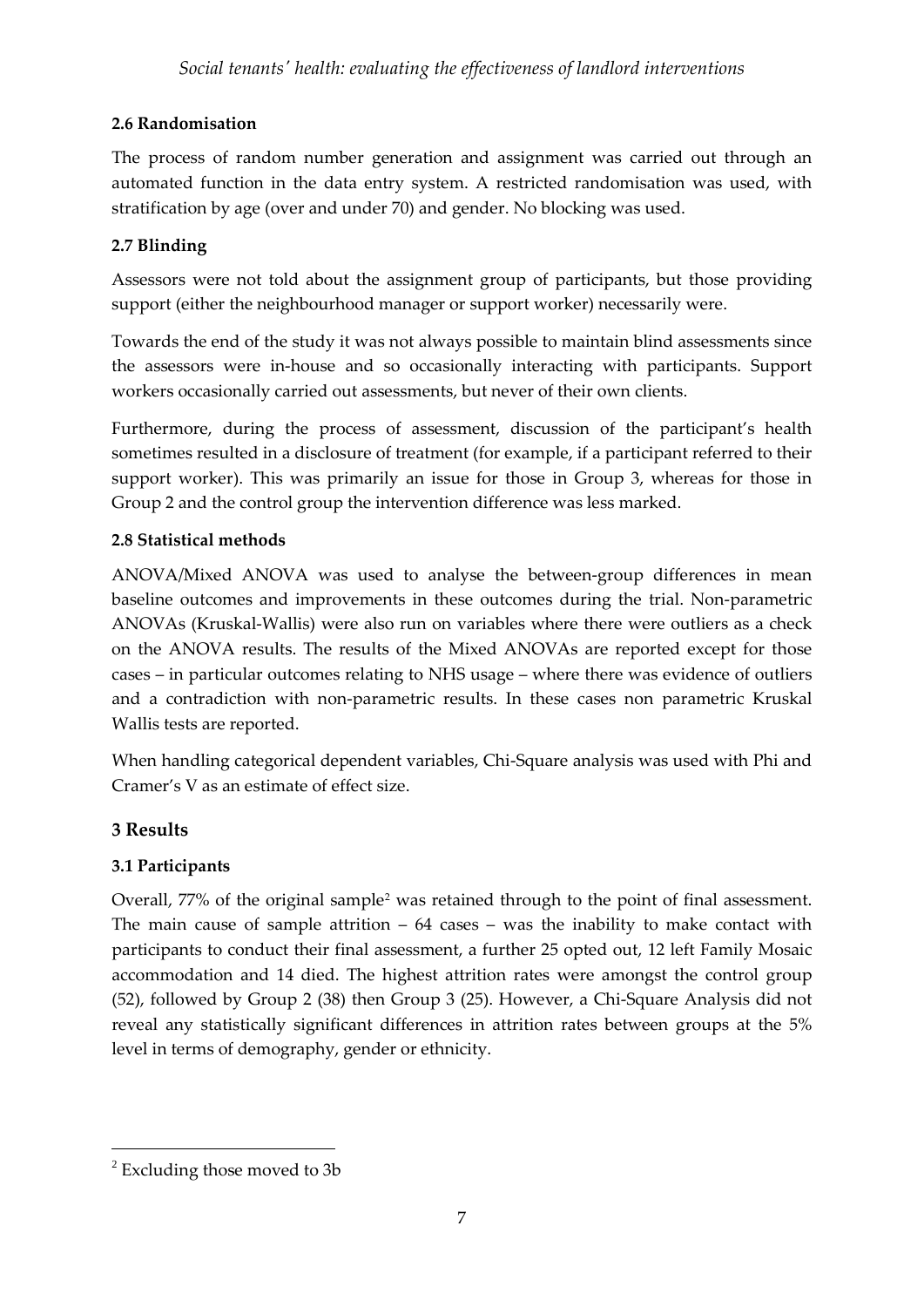# **3.2 Recruitment**

Recruitment to the study began in January 2013 through a process of mail-outs, phone calls and door knocking. The first assessments were carried out in February 2013. Recruitment ended in February 2014 despite the sample still being a little below the target so as to ensure the study could be completed within a 3 year time frame.

The trial continued for a period of 29 months, with all final assessments completed by May 2015. The intended assessment timeframe was 18 months but because of unexpected difficulties with final assessments, some had to be carried out beyond the 18 month period. In order to minimise retention problems and ensure access to participants some assessments were brought forward. As a result of these adjustments, on average each participant was in the study for a period of 606 days (approx. 20 months). However, those receiving an intervention received it for only 18 months. The duration of participation was even across groups, with Group 1 and 3 participants being in the study for an average of 605 days and Group 2 608 days.

## **3.3 Sample characteristics**

The baseline health indicators for participants were compared to health ratings from Census 2011. As expected given the low income, social housing based sample, health indicators were worse for participants than for the population of London as a whole, though not always relative to their home Borough. Differences between participants and their Borough were more marked in the two most prosperous areas, Hammersmith and Fulham, and Chelsea and Kensington. Indicators from the 2007 Indices of Multiple Deprivation (IMD) show that participants lived in residential wards that were more deprived than their Boroughs in Haringey, Hammersmith and Fulham, and Kensington and Chelsea. The mean IMD score for participants in both Hackney and Islington was slightly better than the mean for their boroughs. Thus our participants were drawn from populations exhibiting low but not the lowest IMD and on average had health measures below, but not an order of magnitude below London's. Our study was dealing with deprived individuals but not the most deprived. Detailed results are shown in the supplementary Tables.

## **3.4 Intervention and control group comparisons**

Analysis of the baseline data for the original 532 participants identified no statistically significant differences across the groups. Participants' average age was 64.3 ( $p = 0.771$  for differences between groups), 66.6% were female (p= 0.854) and 67.8% were from non-white British ethnic groups (p=0.348).

A total of 94% of the original participants identified themselves as suffering from one or more long-term health conditions, with on average each suffering from three (excluding the 15 transferred to Group 3b after their initial assessment). On average participants rated their health 'fair'. In a 6 month period all participants together had made a total of 2073 planned and 192 emergency visits to their GP, 1369 planned hospital appointments, 185 visits to A&E and spent 528 nights in hospital. There were no significant differences between groups over a range of health indicators (see Table 2).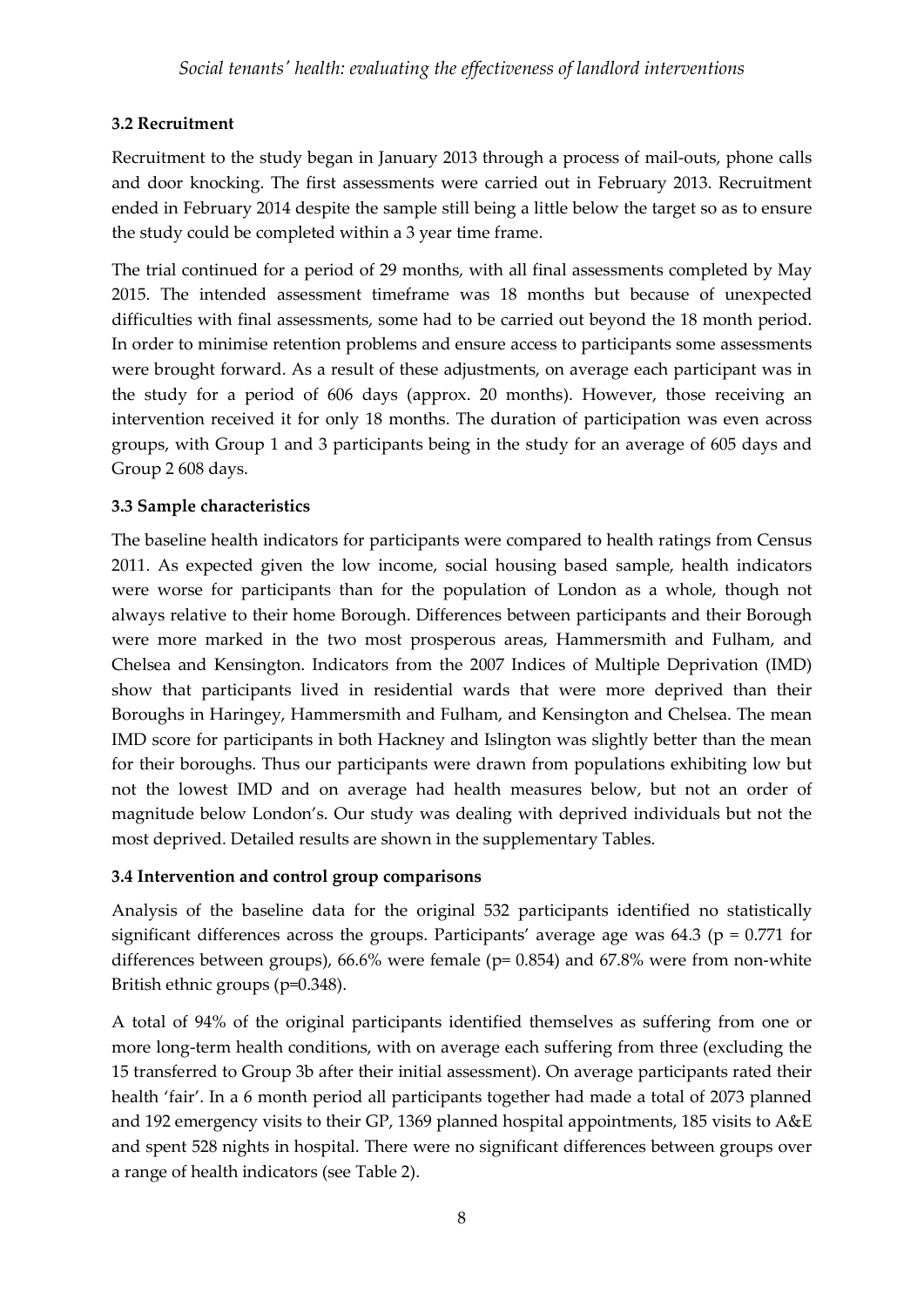|                                     |         |         |         | <b>Between groups</b><br>difference (p |
|-------------------------------------|---------|---------|---------|----------------------------------------|
|                                     | Group 1 | Group 2 | Group 3 | value)                                 |
| No. long-term health conditions     | 3.07    | 3.60    | 3.64    | 0.960                                  |
| S.E.                                | (0.17)  | (0.18)  | (0.19)  |                                        |
| General health rating               | 3.56    | 3.07    | 3.20    | 0.462                                  |
| S.E.                                | (0.08)  | (0.08)  | (0.07)  |                                        |
| SWEMWB rating (35= max)             | 24.45   | 24.70   | 25.06   | 0.625                                  |
| S.E.                                | (0.39)  | (0.45)  | (0.42)  |                                        |
| ONS wellbeing rating (40= max)      | 22.51   | 22.70   | 22.63   | 0.933                                  |
| S.E.                                | (0.38)  | (0.43)  | (0.42)  |                                        |
| Loneliness rating (5= not lonely)   | 3.58    | 3.55    | 3.61    | 0.890                                  |
| S.E.                                | (0.09)  | (0.09)  | (0.09)  |                                        |
| Planned GP appointments*            | 3.52    | 4.22    | 3.98    | 0.226                                  |
| S.E.                                | (0.28)  | (0.35)  | (0.34)  |                                        |
| Emergency GP appointments*          | 0.45    | 0.24    | 0.38    | 0.182                                  |
| S.E.                                | (0.10)  | (0.06)  | (0.08)  |                                        |
| Planned hospital appointments*      | 1.98    | 2.59    | 3.18    | 0.253                                  |
| S.E.                                | (0.25)  | (0.35)  | (0.61)  |                                        |
| A&E attendances*                    | 0.38    | 0.40    | 0.27    | 0.500                                  |
| S.E.                                | (0.08)  | (0.09)  | (0.07)  |                                        |
| Nights in hospital                  | 0.94    | 1.19    | 0.85    | 0.286                                  |
| S.E.                                | (0.27)  | (0.41)  | (0.32)  |                                        |
| Falls (in 6 months)*                | 0.65    | 0.55    | 0.32    | 0.533                                  |
| S.E.                                | (0.14)  | (0.09)  | (0.06)  |                                        |
| Activity levels (10= highly active) | 5.58    | 5.25    | 5.89    | 0.097                                  |
| S.E.                                | (0.20)  | (0.21)  | (0.19)  |                                        |
| Mobility levels (10= highly mobile) | 6.98    | 6.61    | 7.36    | 0.230                                  |
| S.E.                                | (0.19)  | (0.20)  | (0.18)  |                                        |
| Sample size                         | 186     | 172     | 174     |                                        |

**Table 2: Averages on key health variables by groups**

\* Mean in past 6 months.

#### **3.5 Numbers analysed**

Analysis was undertaken on two separate datasets. An as-treated (AT) analysis was conducted for all 408 participants who completed their time in the study. The group sample sizes were 133, 128 and 147 for Groups 1, 2 and 3 respectively. An intention-to-treat (ITT) analysis was conducted on an imputed dataset for the 532 participants with a valid first assessment (see Section 2.5 for sample sizes).

The ITT dataset was produced through multiple imputation, where missing data points were replaced with substituted values calculated through the expectation-maximisation (EM) algorithm. According to previous evaluations [10] this is the most reliable non-highly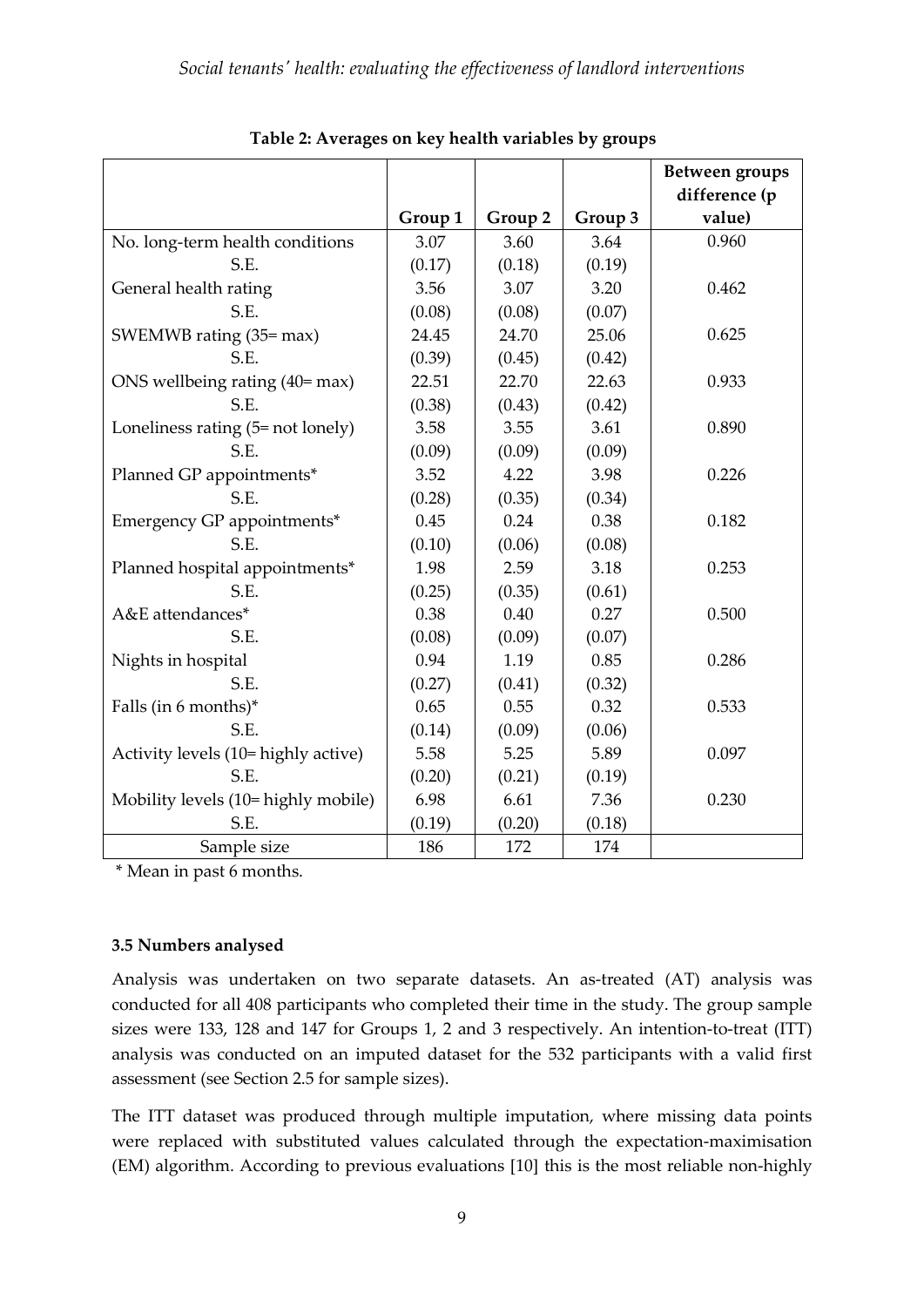computing intensive method for generating ITT data sets. A Little's test was conducted and there was no evidence to suggest that data was not Missing Completely At Random (Chi-Square =  $48182.277$ , DF =  $49747$ , p= 1.000). Some invalid data points were produced by the imputation (some slightly negative scores on the NHS usage for example) but on rounding to one decimal place virtually all negative values became zeros, and so this imputation was treated as valid. The outcomes reported below are estimated on the basis of the ITT analysis since this avoids problems of non-random attrition from the sample. For purposes of comparison, the results of the AT analysis are reported in Section 3.6.

## **3.6 Final Outcomes**

This section summarises the findings of comparisons between the baseline and final assessment scores for each group on a range of indicators. The more significant results for NHS usage are shown in Table 3.

# *Health ratings*

On self-reported health ratings, two measures were used; a general health rating out of five and an average health rating (out of 10) which was taken at the beginning and end of the survey. This latter score was calculated by taking an average of the two responses to the question.

There was a general, albeit slight (within 1 decimal point), improvement in scores across the groups but the ANOVA analysis identified no significant difference between groups (general health,  $p= 0.674$ , average health  $p= 0.487$ ).

## *Wellbeing indicators*

Short Warwick Edinburgh Mental Wellbeing (SWEMWB) Scale: Whilst Group 3 witnessed a slight improvement in their SWEMWB (+0.21), both Groups 1 (-0.1) and 2 (-0.9) experienced a decline. ANOVA analysis revealed a substantial interaction between study group and time  $(F<sub>(2, 529)</sub> = 2.593, p= 0.076, n<sup>2</sup>= 0.01).$  Post-hoc analysis identified significant differences between Groups 2 and 3 (p=0.019) with Group 2's wellbeing being on average 1.5 (±1.3) points lower.

ONS Wellbeing Scale: There was a general decline in ONS scores across the groups, but we found no significant differences between groups for the ONS wellbeing measures,  $(F_{(2,525)} =$ 1.029,  $p= 0.358$ ,  $n^2= 0.004$ ).

Loneliness and connections to community: There were slight but not statistically significant improvements in loneliness scores, but reductions in scores on connection to community were witnessed across all groups. The measures used for loneliness and social isolation are however less reliable indicators of wellbeing as they are not validated measures. ANOVA analysis revealed no significant differences for loneliness ( $F_{(2,525)} = 0.717$ , p=0.489, n<sup>2</sup>= 0.003) or social isolation ( $F_{(2,525)} = 1.10$ , p= 0.334, n<sup>2</sup>= 0.004).

## *NHS usage*

Analysis of the difference in usage of individual NHS services revealed three significant results. A Kruskal-Wallis test revealed significant differences for emergency GP visits,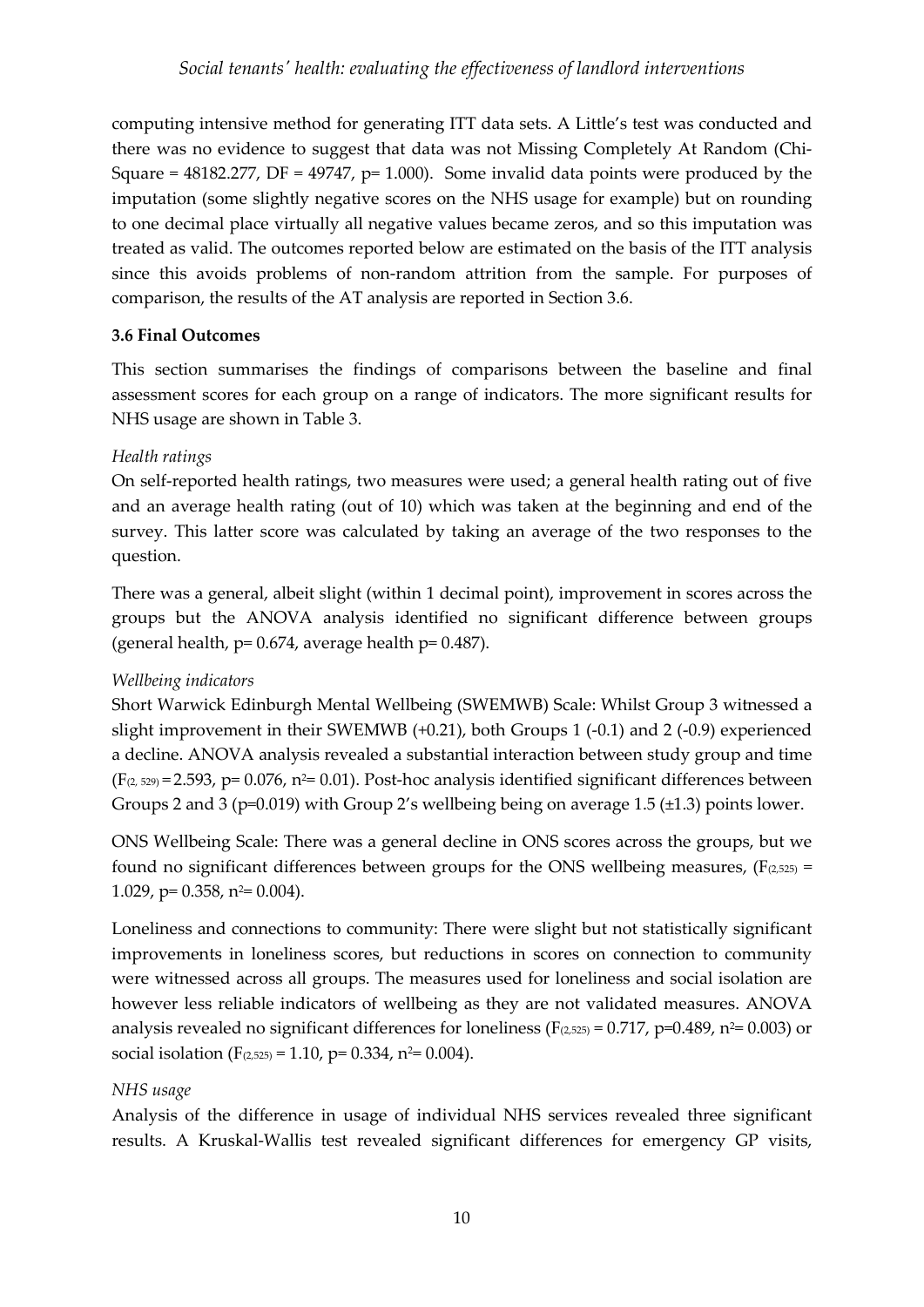planned hospital appointments and nights in hospital. The overall findings are reported in Table 3.

|                                                                                                | Planned GP  | Emergency  | Planned       | A&E         | Nights in  |
|------------------------------------------------------------------------------------------------|-------------|------------|---------------|-------------|------------|
|                                                                                                | $visits$ (% | GP visits  | Hospital      | attendances | Hospital   |
|                                                                                                | change)     | (% change) | appointment   | (% change)  | (% change) |
|                                                                                                |             |            | $(\%$ change) |             |            |
| Group 1                                                                                        | 4.28        | 22.62      | 11.11         | $-13.16$    | 17.14      |
| Group 2                                                                                        | 4.68        | 129.16     | $-3.47$       | $-17.50$    | $-33.66$   |
| Group 3                                                                                        | $-10.97$    | $-15.15$   | $-38.99$      | 2.13        | $-61.49$   |
| Kruskal-Wallis independent samples tests for differences between groups in change in NHS usage |             |            |               |             |            |
| H statistic                                                                                    | 1.598       | 5.704      | 10.746        | 1.175       | 7.655      |
| <i>p</i> -value                                                                                | 0.450       | 0.058      | 0.005         | 0.556       | 0.022      |
| Kruskal-Wallis p-values for pairwise comparisons (outcomes with significant differences above) |             |            |               |             |            |
| G2-G1 p-value                                                                                  |             | 0.128      | 0.404         |             | 0.007      |
| G3-G1 p-value                                                                                  |             | 0.379      | 0.001         |             | 0.570      |
| G2-G1 p-value                                                                                  |             | 0.018      | 0.024         |             | 0.442      |

**Table 3: Baseline and Final Change in NHS Usage per Person and Kruskal-Wallis tests**

Group 3 reduced their usage of GPs for emergency visits by 15.1 percent (10 appointments) against Group 2's 124 percent increased usage (52 appointments). This reduction was statistically significant (p= 0.045). The control group increased their visits by 23 percent (19 appointments) but this was not significantly different to Group 3. Group 2's usage was also not significantly different from that of the control group

On planned hospital appointments, Group 3's usage reduced (by 39%, 216 appointments or 1.24 per person) while Group 1's usage increased (by 11%, 41 appointments, 0.22 per person). This difference is significant (p= 0.004). Group 3 also reduced their usage by much more than Group 2 (where planned appointments fell by only 3.5%, 16 appointments or 0.09 per person). Again the difference between Group 3 and Group 2 is significant (p=0.065)

Number of nights in hospital fell for Group 2 (by 33.7% or 68 nights in total) while Group 1 increased their usage (by 17.1% or 30 nights), the difference being significant (p=0.022). Although nights spent in hospital by Group 3 also fell (by 61.5% or 91 nights) the difference between Group 1 and Group 2 is non-significant, due to a high variance in the number of nights within Group 3 (20.217).

Absolute differences in outcomes on the other measures – number of falls per person, activity and mobility and preventative behaviour such as screening tests – were negligible and no differences between groups were significant.

## *As-treated analysis*

An as-treated analysis was also carried out for comparison. Within the as-treated analysis the only outcome where significant differences were identified between the groups was for planned hospital appointments (F<sub>(2, 391)</sub> = 5.366, p= 0.05) and SWEMWB scores (F<sub>(2, 391)</sub> = 3.790,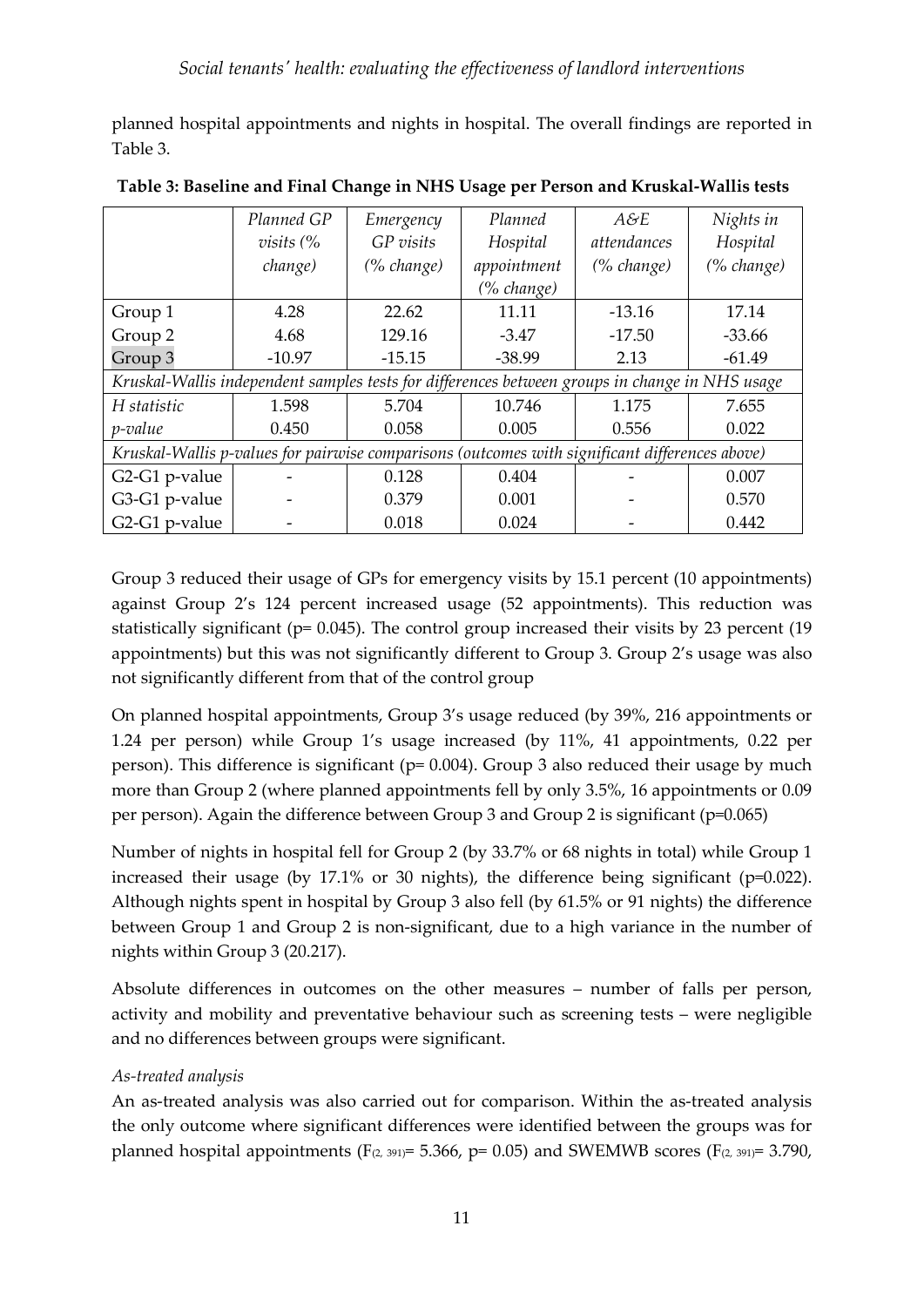p= 0.023) although the signs and absolute values for other measures of NHS usage were similar to the ITT results.

#### **3.7 Group 3b**

<u>.</u>

In some ways the finding that in a randomly selected sample of social housing tenants aged over 50, some 4.5 percent had urgent – in most cases life-threatening but untreated health problems – is both the most interesting and most disturbing finding revealed by the study. All 25 in this group either had no GP or had no contact with any external medical help except for emergency visits to A&E. Examples were a case of sickle cell anaemia who was not registered with a GP but went to A&E when taken seriously ill or a recluse with serious heart problems who although registered with a GP only left the house once a week for basic shopping.

As Table 4 reveals there was an absolute improvement on every single measure following their assignments to the most intensively treated group, although these differences are not significant given the small sample size.<sup>[3](#page-11-0)</sup> There were improvements on wellbeing scores, self-reported health and activity/ mobility ratings and reductions in all forms of NHS usage. As for the intensively treated group, Group 3, the most notable change in NHS usage was in planned hospital appointments, with a net reduction of 58 across the 25 participants. Other notable changes included the improvements in wellbeing, particularly on the ONS rating (increased average score by  $7 \pm 1.9$ ).

|                               | Average change in       |                       |
|-------------------------------|-------------------------|-----------------------|
|                               | scores (over 18 months) | <b>Standard Error</b> |
| General health                | $0.4^{\circ}$           | $0.2^{\circ}$         |
| Planned GP appointments       | $-1.2$                  | 1.3                   |
| Emergency GP appointments     | $-0.5$                  | 0.2                   |
| Planned hospital appointments | $-2.2$                  | 1.9                   |
| A&E attendances               | $-0.4$                  | 0.2                   |
| Nights in hospital            | $-0.9$                  | 0.9                   |
| <b>ONS</b> score              | 6.6                     | 1.9                   |
| <b>SWEMWB</b> score           | 1.0                     | 1.6                   |
| Loneliness score              | 0.2                     | $0.5^{\circ}$         |
| Community connection score    | 0.3                     | 0.2                   |
| Falls score                   | $-0.5$                  | 0.7                   |
| Activity score                | 1.1                     | 0.7                   |
| Mobility score                | 1.0                     | 0.9                   |

**Table 4: Mean differences for Group 3b**

<span id="page-11-0"></span><sup>&</sup>lt;sup>3</sup> An alternative approach is simply to redo the analysis adding all the participants assigned to Group 3b to an enlarged Group  $3 - a$  Group containing all those provided with the most intensive intervention. This has the effect of increasing the significance of the differences in outcomes where there were already statistically significant differences but does not generate any additional significant outcomes.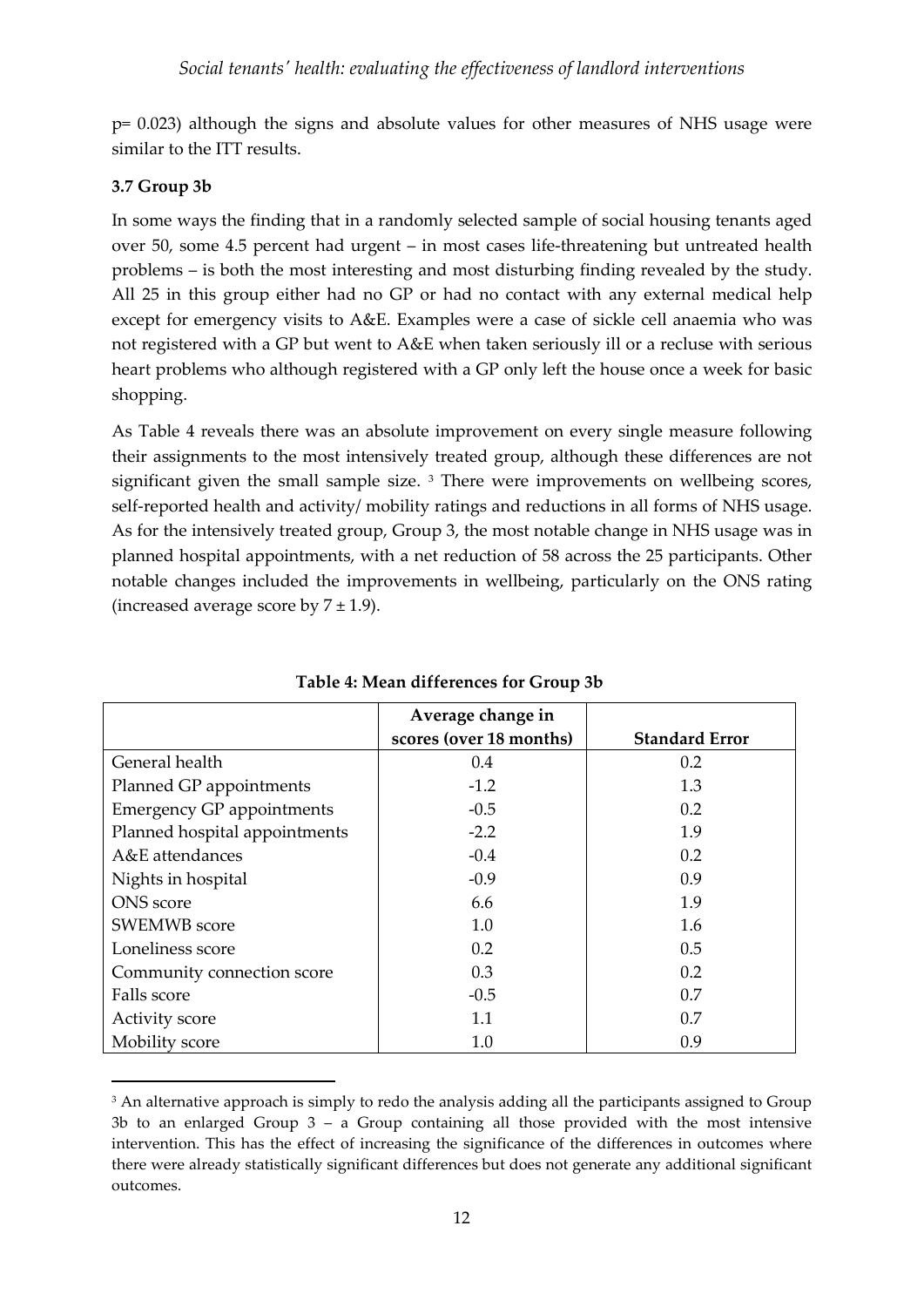# **3.8 Supplementary Analysis**

#### *Interventions*

The impact of different types of services and interventions was also assessed. The only significant results appear interestingly perverse. Holding group and other interventions constant, significant interactions were identified between information provision (such as the timetable for activities or healthy eating advice) and planned GP appointments. Those receiving information increased their GP attendances by an average of 2 visits within a 6 month period (B= 1.88, p= 0.027).

Significant interactions were also identified between attendance at activities (both those run by Family Mosaic and those available in the local community) and self-reported health ratings, with those attending activities reporting slightly lower levels of general health in their second assessment (B=  $-0.369$ , p=  $0.005$ ).

Both these apparently perverse results, however, are consistent with the observation discussed below in relation to 'harms' that raising expectations seemed to cause negative effects if those expectations could not be met.

#### *Harms*

The only significant adverse effect identified was for Group 2 on their SWEMWB score. Feedback from staff delivering the service for this group (who received only 'signposting') highlighted the difficulties in delivering health and wellbeing interventions, both in terms of time available and the limited involvement entailed. Signposting in isolation was judged not to be enough to translate into actual action, so participants may have felt frustrated by becoming aware of services which could potentially be helpful, but not feeling confident or able to actually take advantage of them.

Qualitative analysis of participants' comments at the end of the study supported this hypothesis. The main negative experiences reported were difficulties in attending activities (mainly due to timing or location) and that more support would have been beneficial. By contrast, this was infrequently mentioned by those in Group 3, suggesting that having a support worker helped to overcome these issues.

## **4 Conclusions**

Our study builds on work reported in for example [11,12]. Its participants were drawn from the tenants aged over 50 living – apparently successfully – in decent social housing for which there was a substantial waiting list. A randomised controlled trial found that quite minor health interventions involving guidance from support workers generated improvements on a range of outcomes, and significant ones for the most intensively treated group related to NHS usage. In contrast, there was no evidence of a positive effect from the sign-posting intervention: even some indication that this intervention might have a negative impact on wellbeing.

An important question is whether these benefits outweigh the costs of the intervention. For the more intensively treated Groups, 3 and 3b, these were relatively high at £2250 per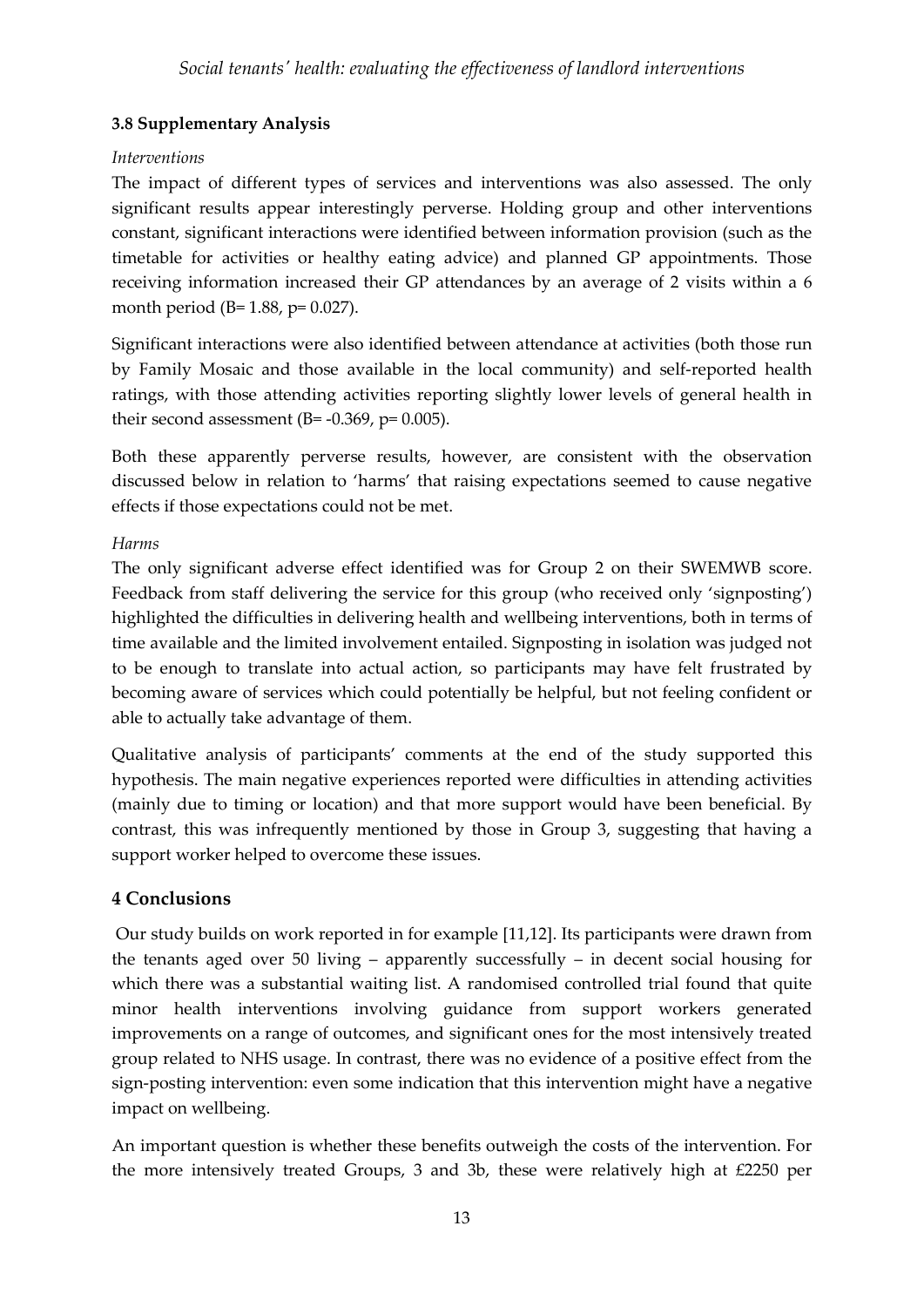participant per year, but on an ongoing basis would be substantially lower. However, a full cost benefit analysis based on this trial is not feasible. On standard costings, using national values, the difference in NHS usage between the control group and intensively supported group implies annual savings of some £760 per person.[13]

Although a useful and easy to estimate indicator, this figure is not particularly helpful as a measure of benefits. It cannot be applied as either a guide to the cost effectiveness of the interventions or to their social value in terms of a benefit cost analysis. The figure does not represent a real resource saving since all NHS services are oversubscribed and the unused appointments and hospital beds would have been taken up by others. This would have produced a welfare gain for all those now able to be treated, or treated more quickly. In estimating benefits one would also need to add the value of the wellbeing and quality of life improvements for those in both Groups 3 and, particularly, Group 3b, both from not having to attend appointments or spend time in hospital but also from better health. Then on the cost side the estimate for the purposes of this experiment do not give a reliable guide to the costs that would be incurred if a social housing provider implemented a standard set of interventions comparable to the those offered to Group 3. To estimate those one would first have to separate out the specific costs of: a) the baseline health studies and b) the intensive handholding interventions provided: then one would have to estimate the likely far lower costs of providing these assessments and interventions on a routine basis; as well as the elimination of the costs of recruiting participants. Such a cost benefit analysis is beyond the scope of the study, so we cannot conclude that a policy based on our findings would necessarily provide a net social gain. We can conclude, however, that there were substantial and positive impacts on both efficiency in the use of NHS resources and on human health and wellbeing.

The participants' status on the Index of Multiple Deprivation or health indicators was below that of the London average and in most – but not all cases – below that of their borough averages. Although disadvantaged, however, they were far from representing the most vulnerable in society. Nevertheless a baseline health assessment revealed that 4.5 percent of them needed immediate health interventions. In many cases the participants with urgent health needs were either not registered with a GP or not on their GP's radar or that of any other support services. Some just attended  $A \& E$  when they had a health crisis; others were reclusive. This finding suggests not only a lack of co-ordination in health provision but the possibility of a useful role for social landlords to exploit the advantage of access their position gives them to act as agencies for improving the health of their tenants while saving significant National Health Service resources. This warrants further investigation.

A limitation of the study was the inability to access NHS patient data. Records had originally been expected to be provided in anonymised form but re-organisation of NHS records at the time of the study made this impossible, making it necessary to rely on selfreporting of hospital usage. There may also be concerns of sample selection, with those with greater subjective health needs being more likely to participate. This may be reflected in the difference between the responses to the initial scoping survey of 360 over 50s residents, where only 71% (±4.97%) reported one or more long term health conditions, compared to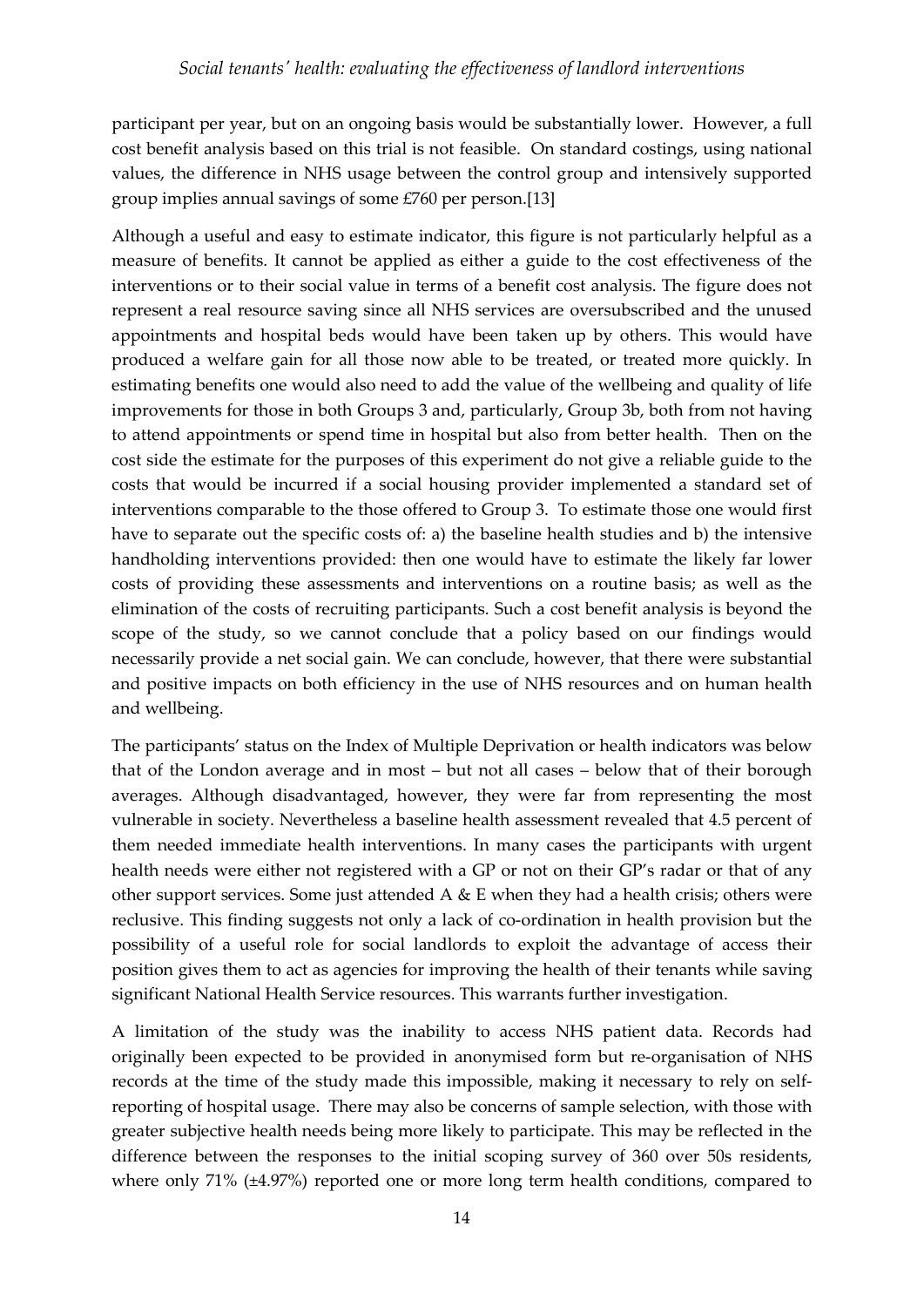92% (±2.27%) of the study sample. On other measures the sample was representative of the broader over 50s general-needs London tenant population making the generalizability of the findings strong.

#### **What is already known on this subject**

Equal access to healthcare, whilst a central tenet of the NHS since its foundation, is difficult to achieve and more difficult to measure. Telephone surveys suggest that access in the UK is good by international standards but it is known that ethnic minorities, the socially disadvantaged and less educated have worse access to health care than other groups; and telephone surveys necessarily undersample those groups likely to have the worst access.

#### **What this study adds**

Using a social housing provider's data base this study tested whether simple interventions could improve tenants' health or welfare and reduce NHS use, employing a randomised controlled trial The sample was drawn from tenants over 50 years of age living in 'general needs accommodation'. While disadvantaged the participants did not represent the most disadvantaged. The study still found that 4.5 percent of the original sample was suffering from serious, in many cases life-threatening, health problems at initial assessment for which they were getting no effective treatment. This was because these participants were either not registered with the NHS or engaged with any official agency. The study found that simple interventions for the treated group improved health and welfare measures in non-significant ways and significantly reduced use of NHS resources. On standardised costings this reduction was worth some £760 per person.

## **Policy implications**

Many people fall through the healthcare net. The access which social landlords have to a substantial number of such vulnerable people places them in a position to reach them and provide simple health interventions. This has important policy implications since these interventions identified and helped to treat 4.5 percent of the study participants who had critical but untreated health issues; and while they achieved only non-significant improvements on health and well-being measures, the interventions saved a significant amount of NHS resources.

#### **Funding**

Family Mosaic provided resources directly and access to data. The five London Boroughs also provided some inputs. The time of Professors Cheshire and Gibbons was funded by the ESRC and Family Mosaic.

#### **Competing interests**

None declared.

#### **Patient consent**

Not relevant. Family Mosaic's participating tenants signed consent forms.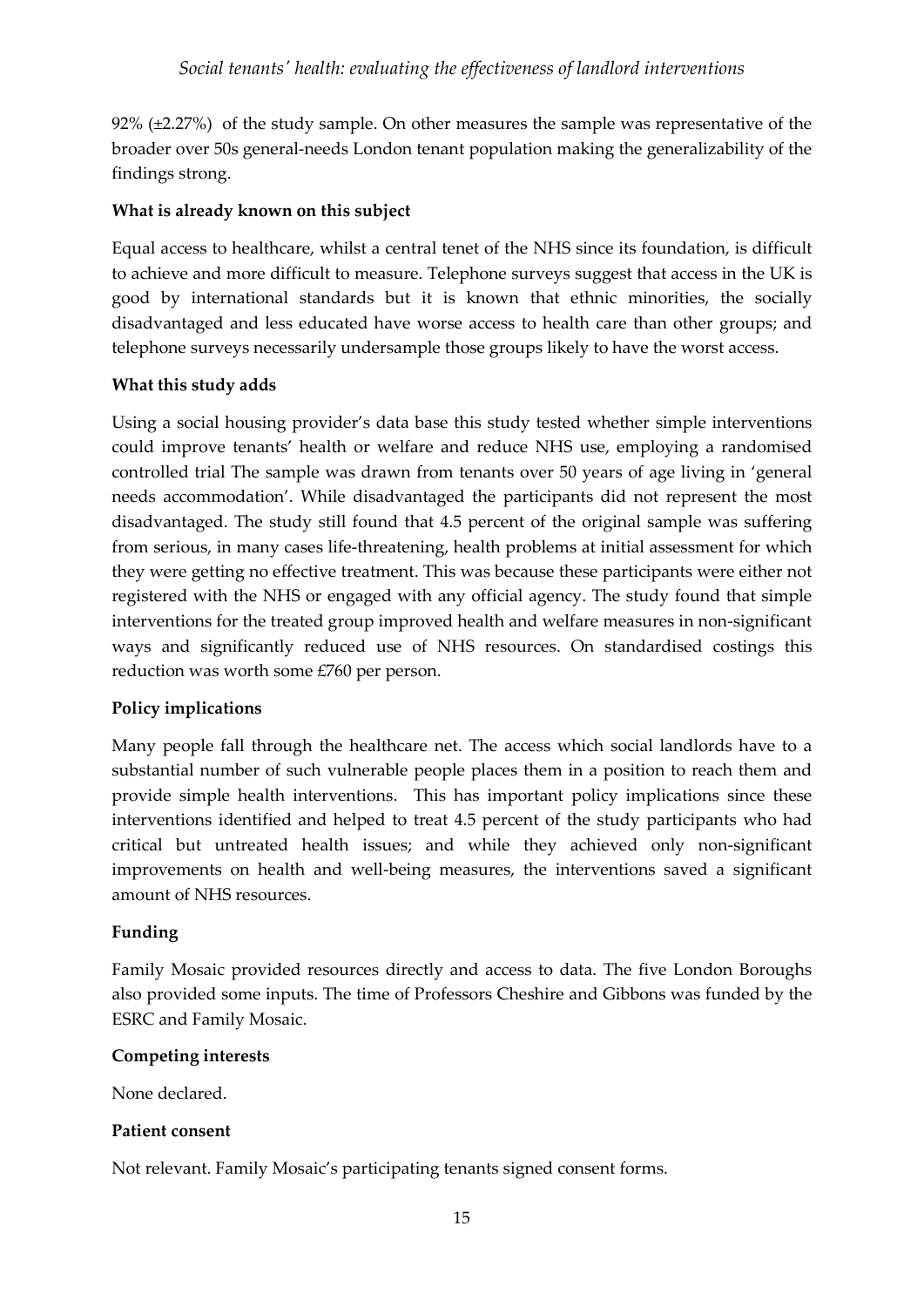## **Ethics approval**

A detailed research plan was submitted to and approved by the Ethics Committee of the London School of Economics.

#### **Provenance and peer review**

Not commissioned: study originated in discussions between Mr John Schofield, Group Director of Family Mosaic, and Professors Cheshire and Gibbons, members of Family Mosaic's Innovation Panel.

#### **References**

[1] Osborn R, Squires D, Doty MM, Sarnak DO, Schneider EC. In New Survey of 11 Countries, U.S. Adults Still Struggle with Access to and Affordability of Health Care, Health Affairs Web First, published online Nov. 16, 2016

[2] Jones [AM, Wildman J. Health, income and relative deprivation: Evidence from the BHPS.](https://www.ncbi.nlm.nih.gov/pubmed/18207266)  [Journal of Health Economics.](https://www.ncbi.nlm.nih.gov/pubmed/18207266) 2008 Mar; 27(2):308-24. doi: 10.1016/j.jhealeco.2007.05.007. Epub 2007 Dec 4.

[3] Benzeval M, Bond L, Campbell M, Egan M, Lorenc T, Petticrew, M et al. How Does Money Influence Health? Joseph Rowntree Foundation, York; 2014

[4] Cheshire PC, Nathan MA, Overman, HG. Urban Economics and Urban Policy: Challenging Conventional Policy Wisdom. Cheltenham: Edward Elgar; 2014.

[5] Marmot M. Fair Society, Healthy Lives. Strategic review of health inequalities in England post-2010. [Department for International Development:](https://www.gov.uk/government/organisations/department-for-international-development) 2010; ISBN 9780956487001

[6] See [https://www.peabody.org.uk/about-us/who-we-are/our-heritage/peabody-through](https://www.peabody.org.uk/about-us/who-we-are/our-heritage/peabody-through-the-ages)[the-ages](https://www.peabody.org.uk/about-us/who-we-are/our-heritage/peabody-through-the-ages)

[7] Bengtsson-Tops A, Hansson L. Landlords' experiences of housing tenants suffering from severe mental illness: a Swedish empirical study. Community Mental Health Journal. 2014 Jan. 50(1):111-19. doi: 10.1007/s10597-013-9596-4.

[8] Office for National Statistics. Personal Well-being in the UK, 2012/13. Statistical Bulletin. 2013;http://webarchive.nationalarchives.gov.uk/20160106062345/http://www.ons.gov.uk/ons /rel/wellbeing/measuring-national-well-being/personal-well-being-in-the-uk--2012-13/sb-- personal-well-being-in-the-uk--2012-13.html

[9] Health Scotland. The Warwick-Edinburgh Mental Well-being Scale (WEMWBS). 2006.

[10] Blankers M, Koeter MWJ, Schippers GM. Missing Data Approaches in eHealth Research: Simulation Study and a Tutorial for Nonmathematically Inclined Researchers. J Med Internet Res. 2010 Oct-Dec; 12(5): [Available online at: doi: 10.2196/jmir.1448